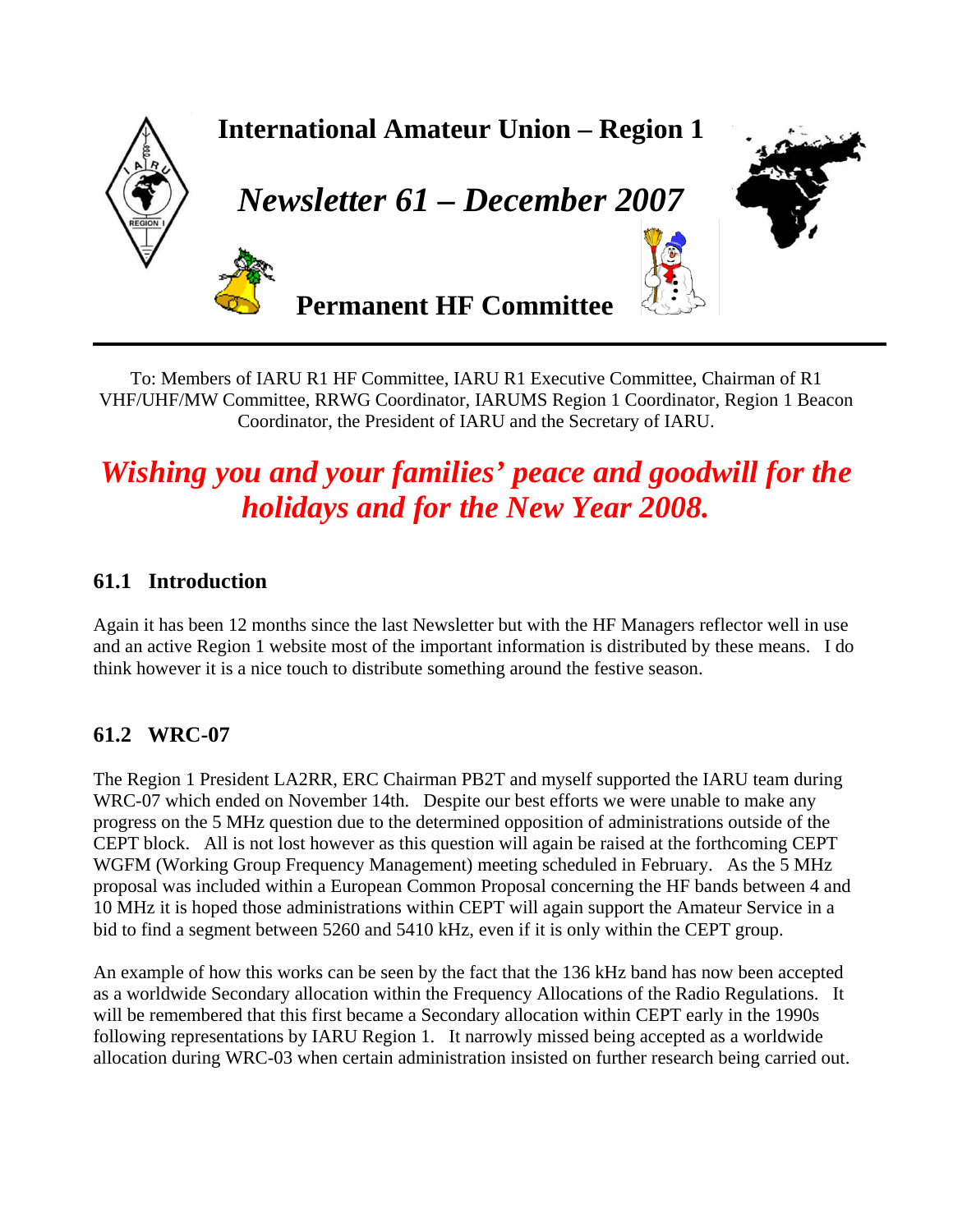A band around 500 kHz is the subject for a proposal placed on the WRC-11 agenda as item 1.23 (I seem to remember this was also the agenda item number for the 7 MHz proposal at WRC-03). Preparation for this has already started with Paul Rinaldo W4RI of the IARU HQ team attending the Conference Preparatory Meeting (CPM11-1) which was held immediately after WRC-07. WRC-11 is scheduled to be held in March 2011 with Dubai offering to act as host for this conference.

# **61.3 Operating Disciplines**

The subject of operating disciplines was discussed during the Vienna interim conference earlier this year and the concerns were passed on to the Administrtive Council with a recommendation that IARU issued operating guidelines for all Societies to adopt and publish. John ON4UN and Marc ON4WW have just completed an excellent document which is currently being proof read in English and could be used as the official guidelines. I hope to be able to give you more news on this very soon.

On an associated subject IT9RYH continues to think he owns 14195 kHz and as a result causes great problems at times. I am told that the Italian regulator has twice inspected his station and found everything to be in order. While the station setup might be in order there is little they can do about the operating tactics without continuous monitoring. Regulators are not willing to spend time and money these days on amateur radio matters and it is really our problem to try and sort out. Why DX stations continue to use this frequency I do not know and it asks for trouble. The recent 3B7C DXpedition avoided this frequency and as a result suffered very few problems. The answer maybe to remove the reference to 14195 kHz from the bandplan? This is after all only a historical reference which was associated with the US licensing restrictions. .

# **61.4 The HF Managers & Liaison Officers Reflector**

The reflector goes from strength to strength with more people taking part in the discussions. Even so only just over half the Membner Societies in Region 1 have actually signed up to take part in this activity.

Any Society not participating in this reflector and wishes to do so please let me know. Contact me for more details at iarur1hfm@g3psm.net.

## **61.5 HF Managers Handbook**

The revised HF Managers Handbook was issued during 2007 but still requires further updating. I would like to remind everyone that it was agreed during the Vienna meeting that Member Societies should look through this document to find any out of date recommendations. These will be included in a paper for the Cavtat Conference with a recommendation that they be deleted. The current version is 6.1.